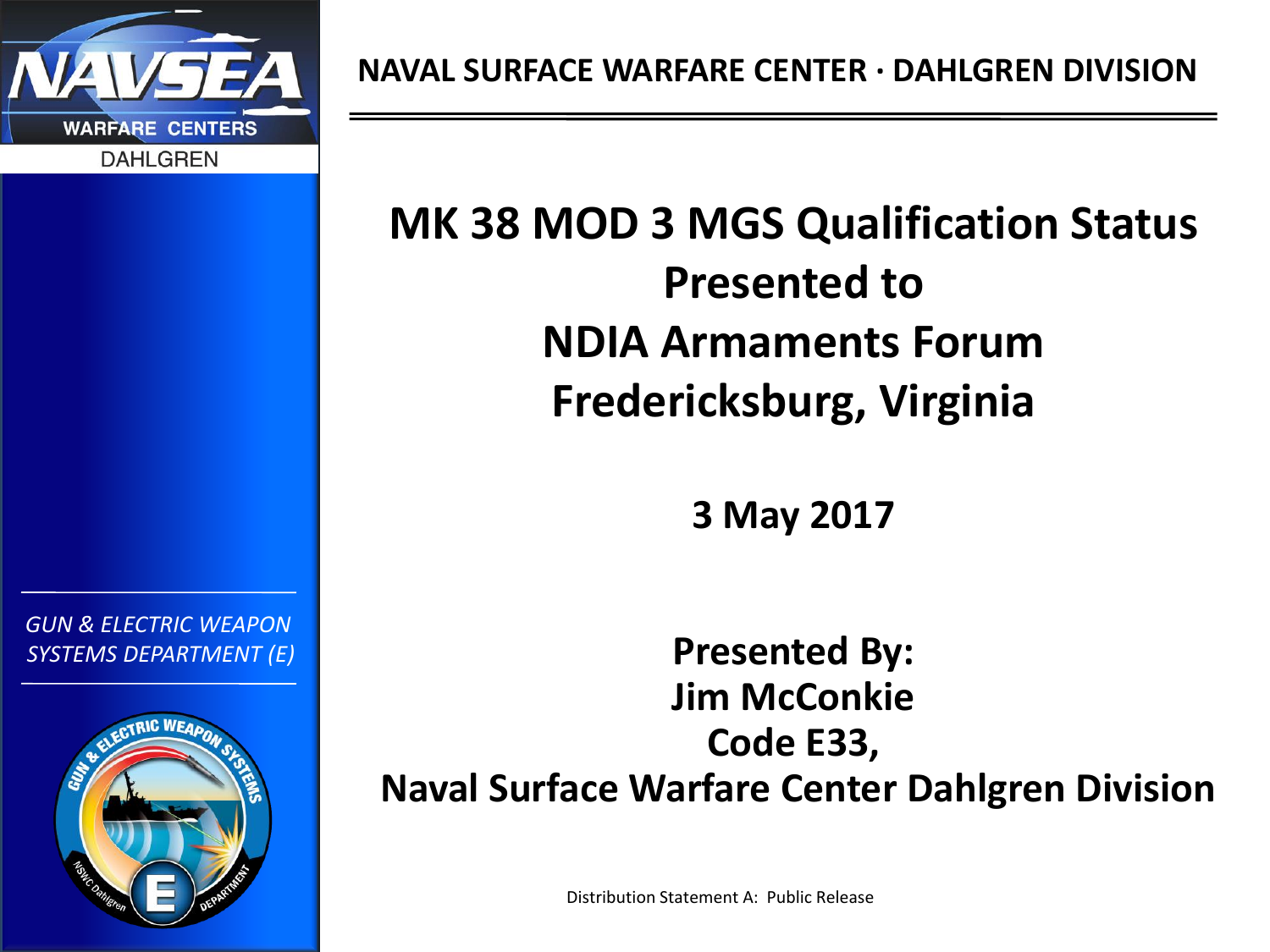

*Briefings Outline*

- MK 38 MOD 3 Description
- MK 38 MOD 3 Qualification Test
- Key Program Events
- Summary





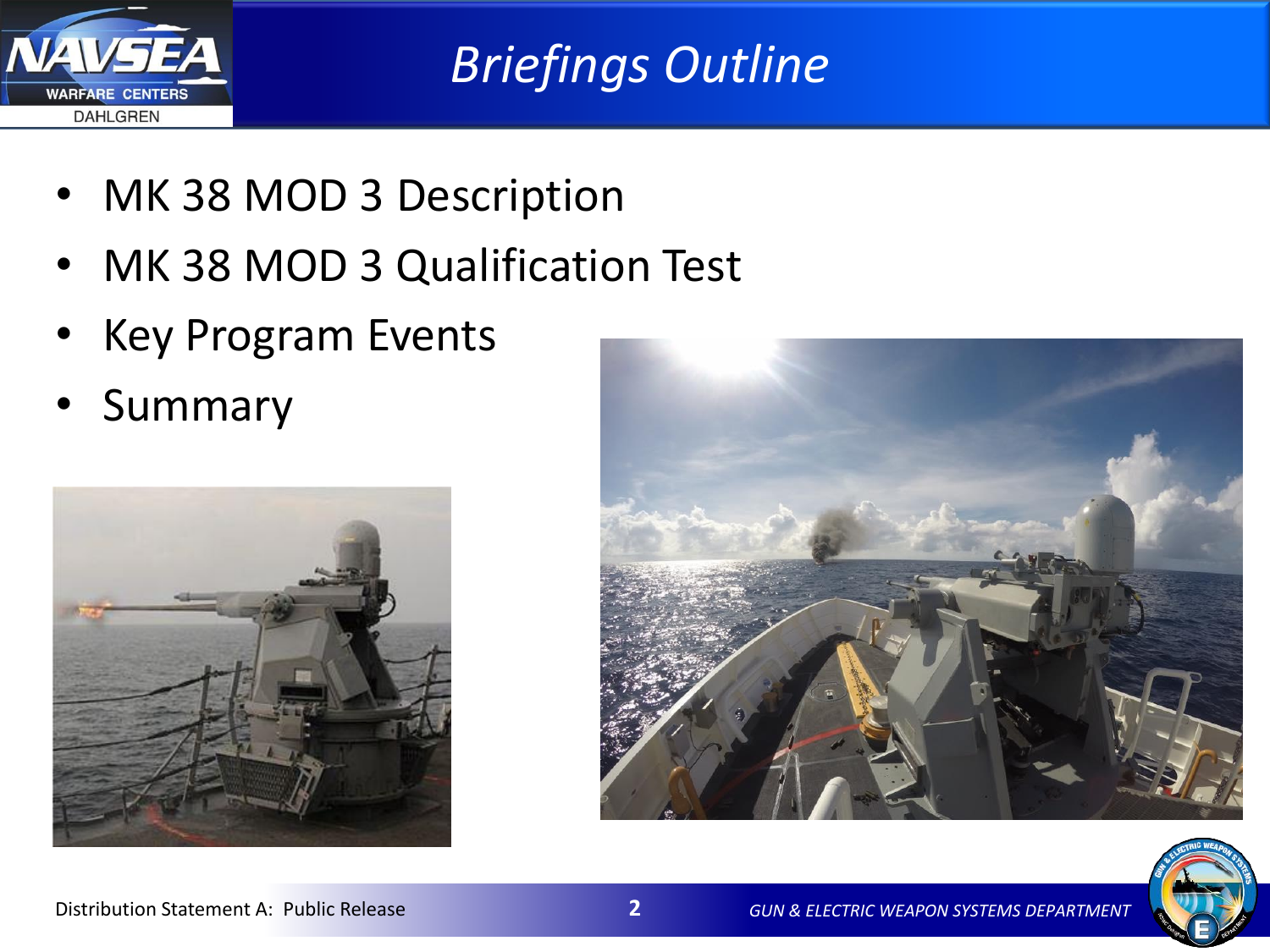## *MK 38 MOD 3 Description*



#### • **MK 38 MOD 3 Components**

- ‒ MK 38 MOD 2 Mount
- ‒ Toplite 2P Sensor
- ‒ MK 38 MOD 2 CU
- ‒ 2 New Cables
- ‒ Main Gun 25mm M242
- ‒ New Control Console (MFD + MCP)
- ‒ MCU
- ‒ Charger Unit



NA<sub></sub>

**WARFARE CENTERS DAHLGREN**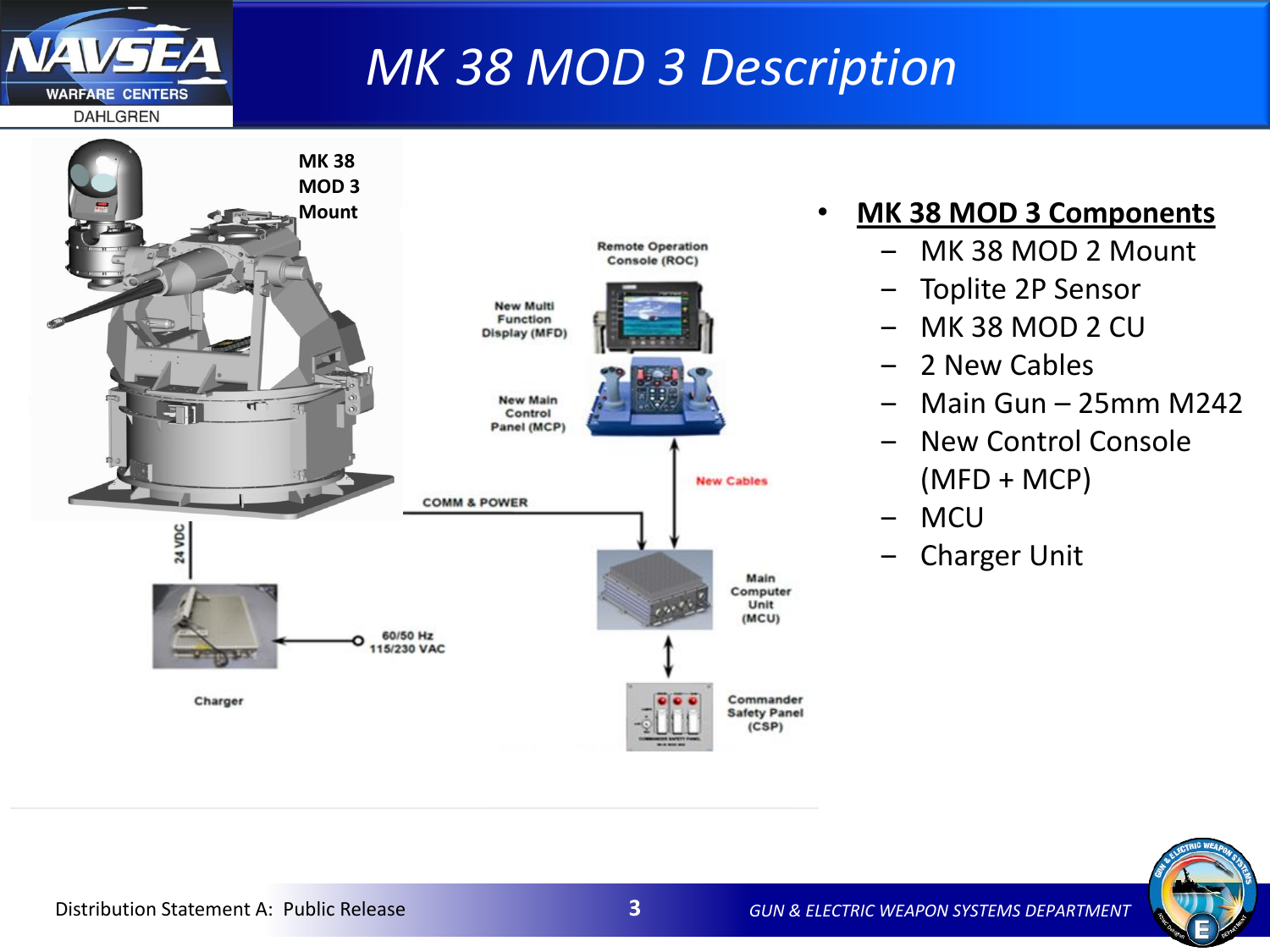

# *MK 38 MOD 3 Qualification Tests*

- GT-1 Train Performance
- GT-2 Elevation Performance
- GT-3 Ammunition Handling (By Similarity to MK 38 MOD 2)
- GT-5 Remote Safe and Arm
- GT-6 System Safety Demonstration/Inspection
- GT-7 Wave Loading Analysis (By Similarity to MK 38 MOD 2)
- GT-8 Maintenance and Manning (By Similarity to MK 38 MOD 2)
- GT-9 Stabilization (By Similarity to MK 38 MOD 2)
- GT-11 Accuracy (By Similarity to MK 38 MOD 2)
- GT-12 Shipboard Vibration
- GT-13 Shipboard Shock (ROC Only-Lightweight Shock)
- GT-14 Storage Temperature
- GT-15 Operating Temperature
- GT-16 Humidity
- GT-17 Water Intrusion (Drip) (ROC & Battery Charger Only)
- GT-18 Salt Fog (By Similarity to MK 38 MOD 2)
- GT-19 Dust (By Similarity to MK 38 MOD 2)
- GT-21 Reliability and Tactical Life (By Similarity to MK 38 MOD 2)
- GT-22 At-Sea Evaluation (PB-777)
- Human Factors Evaluation

No safety-related issues

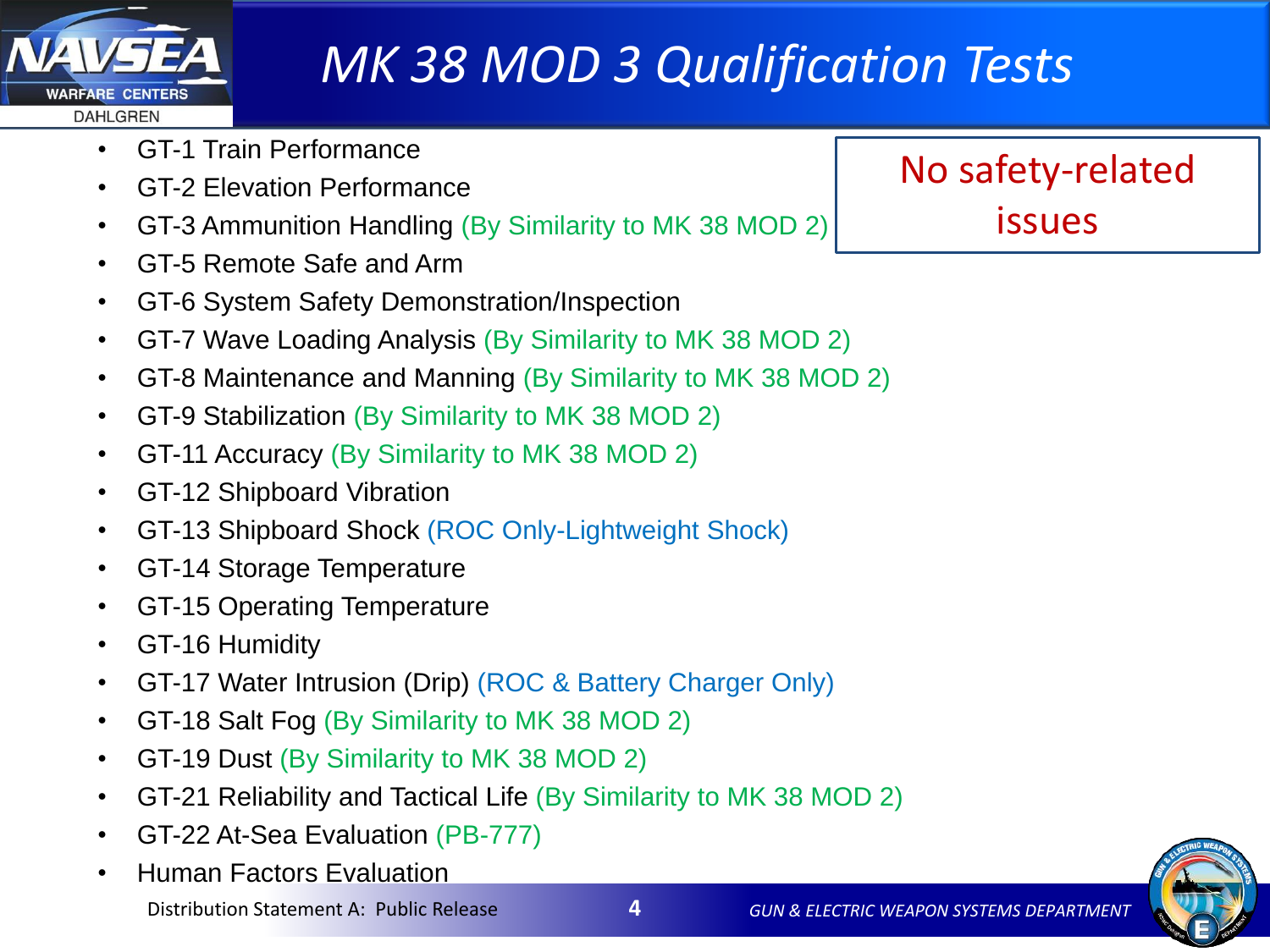

At-Sea Tests

- Chesapeake Test Range MK 38 MOD 3 – 25-mm M242 Main Gun Tested
- Target 8'x8' Stationery Floating Target
- Test Scenario- Maneuvering & Variable Speed (2500 yd – 500 yd)



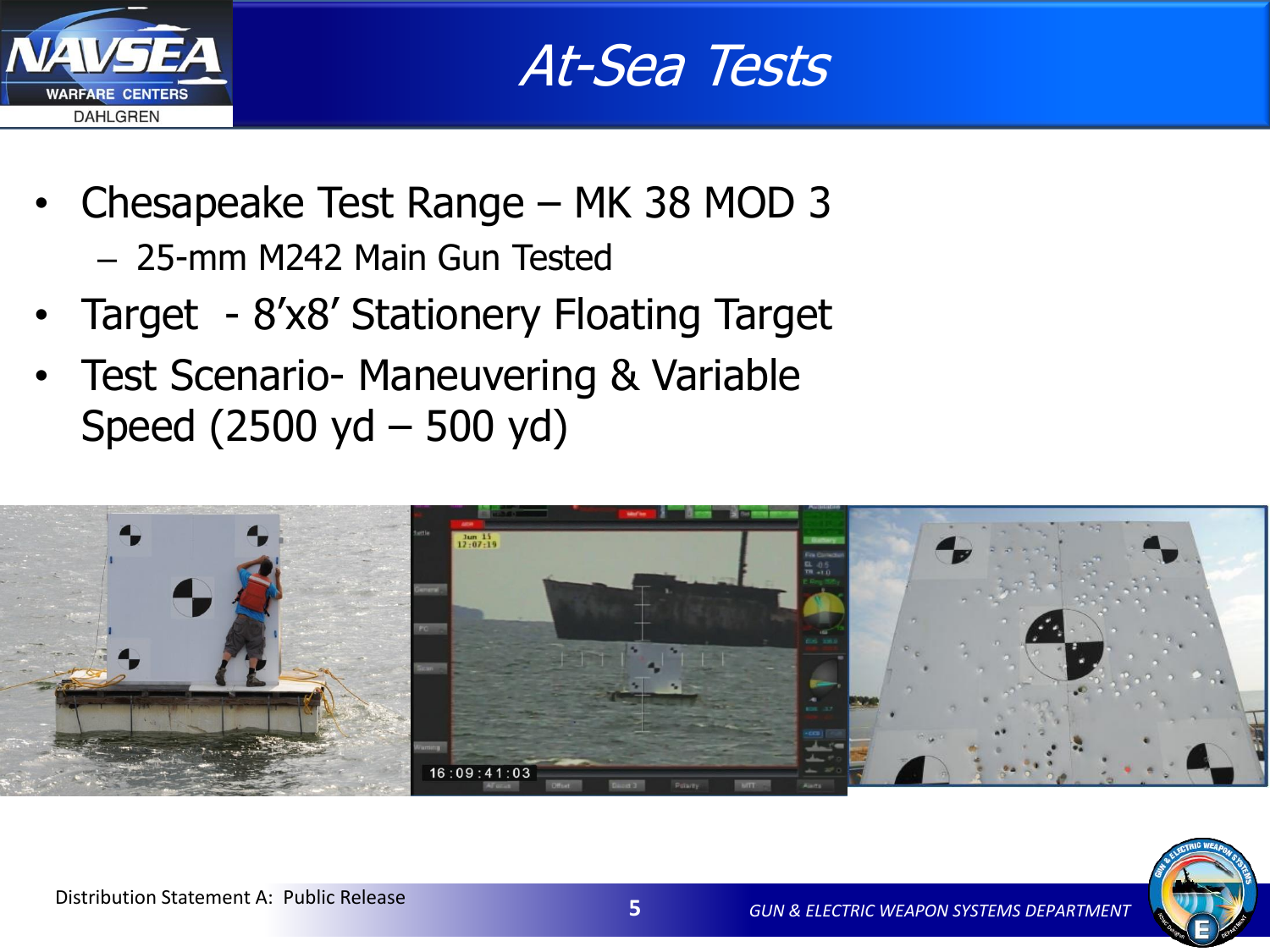

*Key Program Events*

- Program Start Dec 2015
	- ‒ USN Safety Board (WSESRB) Approves Qualification Plan Jan 2016
- Qualification Testing  $-$  Jan 16  $-$  Apr 17
	- Test matrix Include Firing after each Test
	- At-Sea Operational Suitability Test Aboard PB777– Jun & Sept 2016
	- Quick-Look Qualification Report Nov 2016
- Safety
	- Safety Assessment Report (SAR) to WSESRB Dec 2016
	- WSESRB Concurrence for Shipboard Use Feb 2017
	- PEO IWS-3C Element Certification 1 May 2017
- MK 38 MOD 3 -1<sup>st</sup> Ship Install July 2017